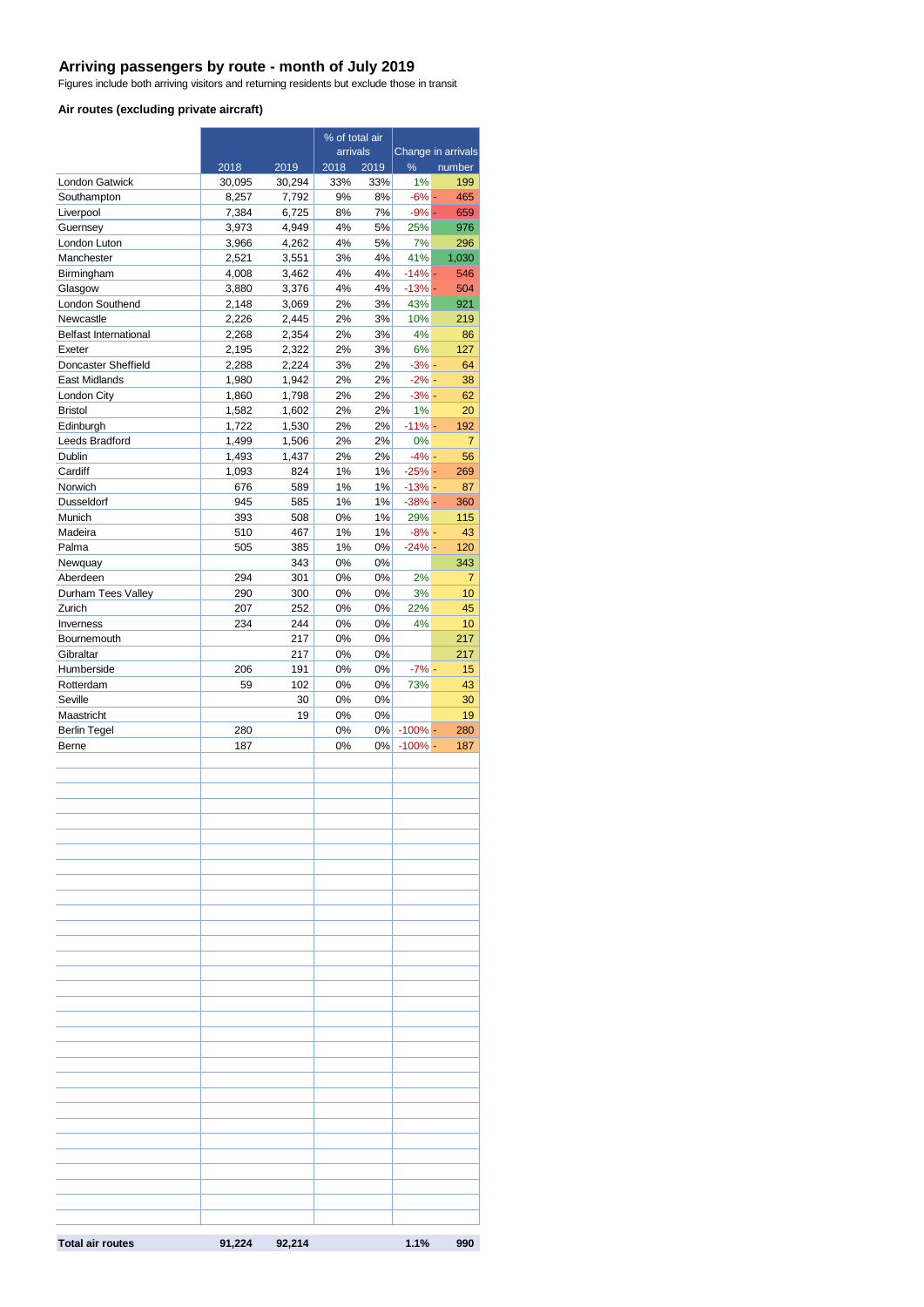# **Arriving passengers by route - month of July 2019**

Figures include both arriving visitors and returning residents but exclude those in transit

### **Sea routes**

|                           |        |        | % of total sea<br>arrivals |      | Change in arrivals |        |  |
|---------------------------|--------|--------|----------------------------|------|--------------------|--------|--|
|                           | 2018   | 2019   | 2018                       | 2019 | $\%$               | number |  |
| St Malo                   | 24,698 | 24,769 | 50%                        | 49%  | $0\%$              | 71     |  |
| Poole                     | 7,557  | 6,966  | 15%                        | 14%  | $-8% -$            | 591    |  |
| Guernsey                  | 5,772  | 5,718  | 12%                        | 11%  | $-1\%$ -           | 54     |  |
| <b>Visiting Yachtsmen</b> | 5,349  | 4,972  | 11%                        | 10%  | $-7\%$ -           | 377    |  |
| Granville                 | 2,385  | 3,040  | 5%                         | 6%   | 27%                | 655    |  |
| Portsmouth                | 1,264  | 1,067  | 3%                         | 2%   | $-16%$ -           | 197    |  |
| Carteret                  | 984    | 2,238  | 2%                         | 4%   | 127%               | 1,254  |  |
| Sark                      | 874    | 1,247  | 2%                         | 2%   | 43%                | 373    |  |
| Cruise Ship               | 374    | 350    | 1%                         | 1%   | $-6\%$ -           | 24     |  |
| <b>Dielette</b>           | ۰      | 91     | 0%                         | 0%   |                    | 91     |  |
|                           |        |        |                            |      |                    |        |  |
| <b>Total sea routes</b>   | 49,257 | 50,458 |                            |      | 2.4%               | 1,201  |  |

## **Air and Sea combined**

|                              |         |         | share of arrivals<br>by air |      |      | Change in arrivals |
|------------------------------|---------|---------|-----------------------------|------|------|--------------------|
|                              | 2018    | 2019    | 2018                        | 2019 | $\%$ | number             |
| Total arrivals (air and sea) | 140.481 | 142.672 | 65%                         | 65%  | 1.6% | 2.191              |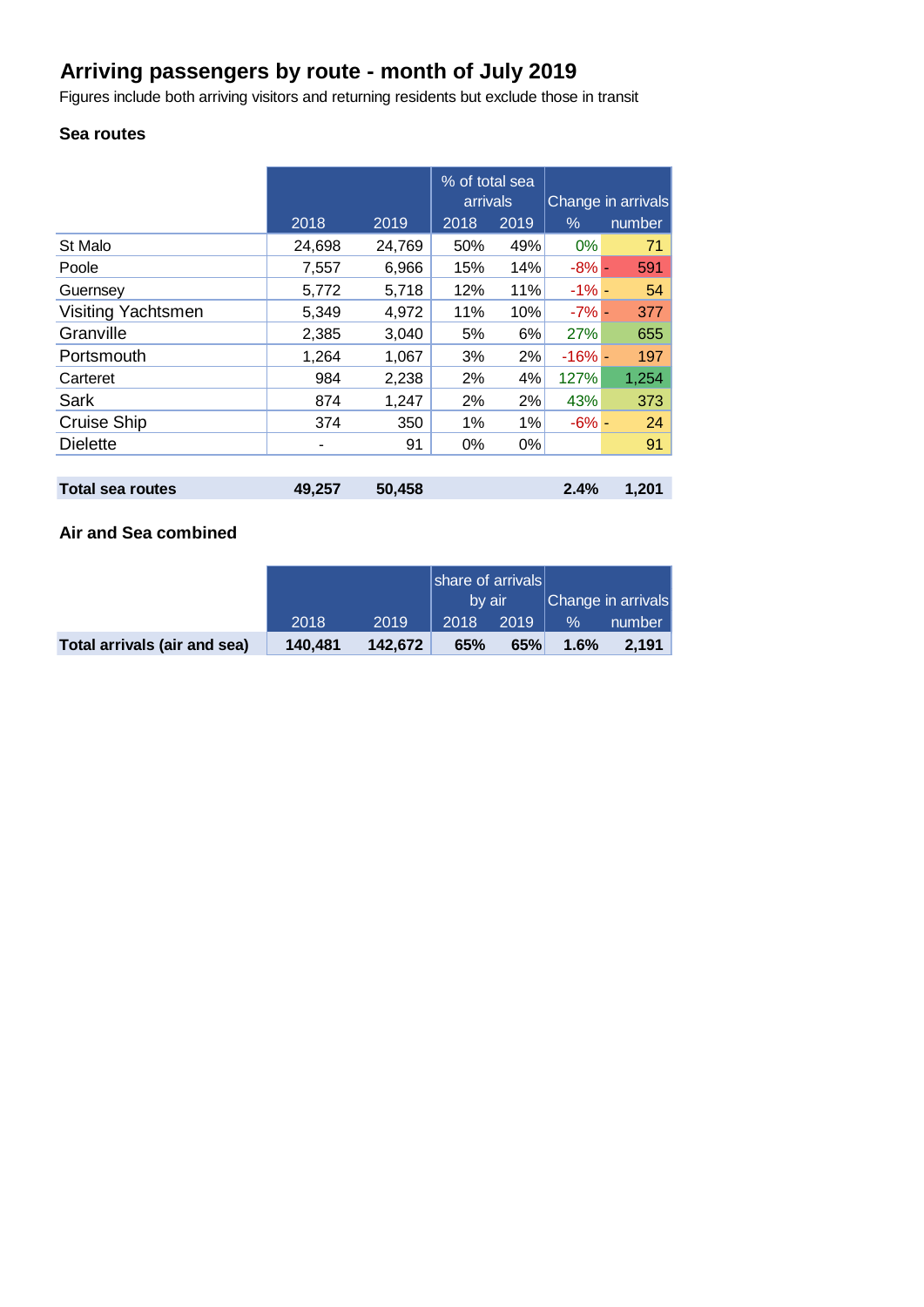#### **Arriving passengers by route - Year-to-date 2019**

Figures include both arriving visitors and returning residents but exclude those in transit

#### **Air routes (excluding private aircraft)**

|                              |                  | % of total air   |          | Change in |                        |              |
|------------------------------|------------------|------------------|----------|-----------|------------------------|--------------|
|                              |                  |                  | arrivals |           | arrivals               |              |
|                              | 2018             | 2019             | 2018     | 2019      | %                      | number       |
| London Gatwick               | 189,329          | 197,974          | 40%      | 40%       | 5%                     | 8,645        |
| Southampton                  | 47,798           | 46,154           | 10%      | 9%        | $-3%$ -                | 1,644        |
| Liverpool                    | 36,734           | 42,286           | 8%       | 9%        | 15%                    | 5,552        |
| Guernsey                     | 24,471           | 28,337           | 5%       | 6%        | 16%                    | 3,866        |
| Birmingham                   | 21,437           | 19,177           | 5%       | 4%        | $-11% -$               | 2,260        |
| London Luton                 | 14,420           | 15,683           | 3%       | 3%        | 9%                     | 1,263        |
| Glasgow<br>Manchester        | 15,539<br>13,210 | 14,623<br>14,328 | 3%<br>3% | 3%<br>3%  | $-6\% -$<br>8%         | 916<br>1,118 |
| Exeter                       | 12,873           | 13,232           | 3%       | 3%        | 3%                     | 359          |
| London Southend              | 6,669            | 11,302           | 1%       | 2%        | 69%                    | 4,633        |
| London City                  | 9,883            | 9,817            | 2%       | 2%        | $-1% -$                | 66           |
| <b>East Midlands</b>         | 10,548           | 9,676            | 2%       | 2%        | $-8%$ -                | 872          |
| Doncaster Sheffield          | 9,382            | 9,008            | 2%       | 2%        | $-4% -$                | 374          |
| Newcastle                    | 7,800            | 7,882            | 2%       | 2%        | 1%                     | 82           |
| <b>Bristol</b>               | 7,222            | 7,603            | 2%       | 2%        | 5%                     | 381          |
| <b>Belfast International</b> | 6,237            | 6,018            | 1%       | 1%        | $-4\%$ -               | 219          |
| Edinburgh                    | 5,899            | 5,695            | 1%       | 1%        | $-3\%$ -               | 204          |
| Cardiff                      | 5,684            | 4,686            | 1%       | 1%        | $-18% -$               | 998          |
| Dublin                       | 4,687            | 4,469            | 1%       | 1%        | $-5% -$                | 218          |
| Leeds Bradford               | 3,656            | 3,245            | 1%       | 1%        | $-11% -$               | 411          |
| Madeira                      | 2,876            | 3,021            | 1%       | 1%        | 5%                     | 145          |
| Dusseldorf                   | 3,030            | 2,117            | 1%       | 0%        | $-30\%$ -              | 913          |
| Munich                       | 1,234            | 1,879            | 0%       | 0%        | 52%                    | 645          |
| Norwich                      | 1,887            | 1,635            | 0%       | 0%        | $-13% -$               | 252          |
| Tenerife                     | 1,291            | 1,116            | 0%       | 0%        | $-14% -$               | 175          |
| Palma                        | 1,023            | 956              | 0%       | 0%        | $-7% -$                | 67           |
| Geneva                       | 937              | 882              | 0%       | 0%        | $-6% -$                | 55           |
| Aberdeen                     | 784              | 880              | 0%       | 0%        | 12%                    | 96           |
| Durham Tees Valley           | 796              | 824              | 0%       | 0%        | 4%                     | 28           |
| Zurich                       | 522              | 669              | 0%       | 0%        | 28%                    | 147          |
| Newquay                      | L.               | 631              | 0%       | 0%        |                        | 631          |
| Bournemouth                  | L,               | 543              | 0%       | 0%        |                        | 543          |
| Inverness                    | 531              | 541              | 0%       | 0%        | 2%                     | 10           |
| Humberside                   | 667              | 540              | 0%       | 0%        | $-19% -$               | 127          |
| Vienna                       | 348              | 371              | 0%       | 0%        | 7%                     | 23           |
| Rotterdam<br>Gibraltar       | 273<br>٠         | 293<br>217       | 0%<br>0% | 0%<br>0%  | 7%                     | 20<br>217    |
| Grenoble                     | 133              | 206              | 0%       | 0%        | 55%                    | 73           |
| Akureyri Airport             |                  | 196              | 0%       | 0%        |                        | 196          |
| Malaga                       | 156              | 178              | 0%       | 0%        | 14%                    | 22           |
| Rostock-Laage Airport        | ä,               | 122              | 0%       | 0%        |                        | 122          |
| Friedrichshafen              | ÷,               | 104              | 0%       | 0%        |                        | 104          |
| Alderney                     |                  | 98               | 0%       | 0%        |                        | 98           |
| Dresden                      | ÷,               | 68               | 0%       | 0%        |                        | 68           |
| Leipzig                      | L.               | 66               | 0%       | 0%        |                        | 66           |
| Luxembourg                   | 74               | 61               | 0%       | 0%        | $-18%$ -               | 13           |
| Frankfurt                    |                  | 55               | 0%       | 0%        |                        | 55           |
| <b>Berlin Tegel</b>          | 547              | 50               | 0%       | 0%        | $-91%$ -               | 497          |
| Kassel                       | 160              | 50               | 0%       | 0%        | $-69%$ -               | 110          |
| London Heathrow              |                  | 50               | 0%       | 0%        |                        | 50           |
| Bremen                       | ÷                | 46               | 0%       | 0%        |                        | 46           |
| Paderborn                    | ÷,               | 46               | 0%       | 0%        |                        | 46           |
| Stuttgart                    | 190              | 40               | 0%       | 0%        | $-79%$ -               | 150          |
| Saarbrücken                  | $\blacksquare$   | 37               | 0%       | 0%        |                        | 37           |
| Dortmund                     | ÷,               | 36               | 0%       | 0%        |                        | 36           |
| Munster                      | ä,               | 30               | 0%       | 0%        |                        | 30           |
| Seville                      | ä,               | 30               | 0%       | 0%        |                        | 30           |
| Erfurt                       | 156              | 29               | 0%       | 0%        | $-81%$ -               | 127          |
| Braunschweig                 | $\blacksquare$   | 19               | 0%       | 0%        |                        | 19           |
| Maastricht                   | $\blacksquare$   | 19               | 0%       | 0%        |                        | 19           |
| Hamburg                      | 386              |                  | 0%       | 0%        | $-100%$ -              | 386          |
| Sønderborg                   | 100              |                  | 0%       | 0%        | $-100% -$              | 100          |
| Barcelona                    | 34<br>107        | L,               | 0%       | 0%<br>0%  | $-100\%$ -             | 34           |
| Basle<br>Berne               | 463              | $\blacksquare$   | 0%<br>0% | 0%        | $-100%$ -<br>$-100% -$ | 107<br>463   |
| Faro                         | 131              |                  | 0%       | 0%        | $-100\%$ -             | 131          |
| Hanover                      | 144              | ٠                | 0%       | 0%        | $-100%$ -              | 144          |
| Madrid                       | 88               |                  | 0%       | 0%        | $-100%$ -              | 88           |
| Salzburg                     | 130              |                  | 0%       | 0%        | $-100%$ -              | 130          |
|                              |                  |                  |          |           |                        |              |

**Total air routes 472,314 489,946 3.7% 17,632**